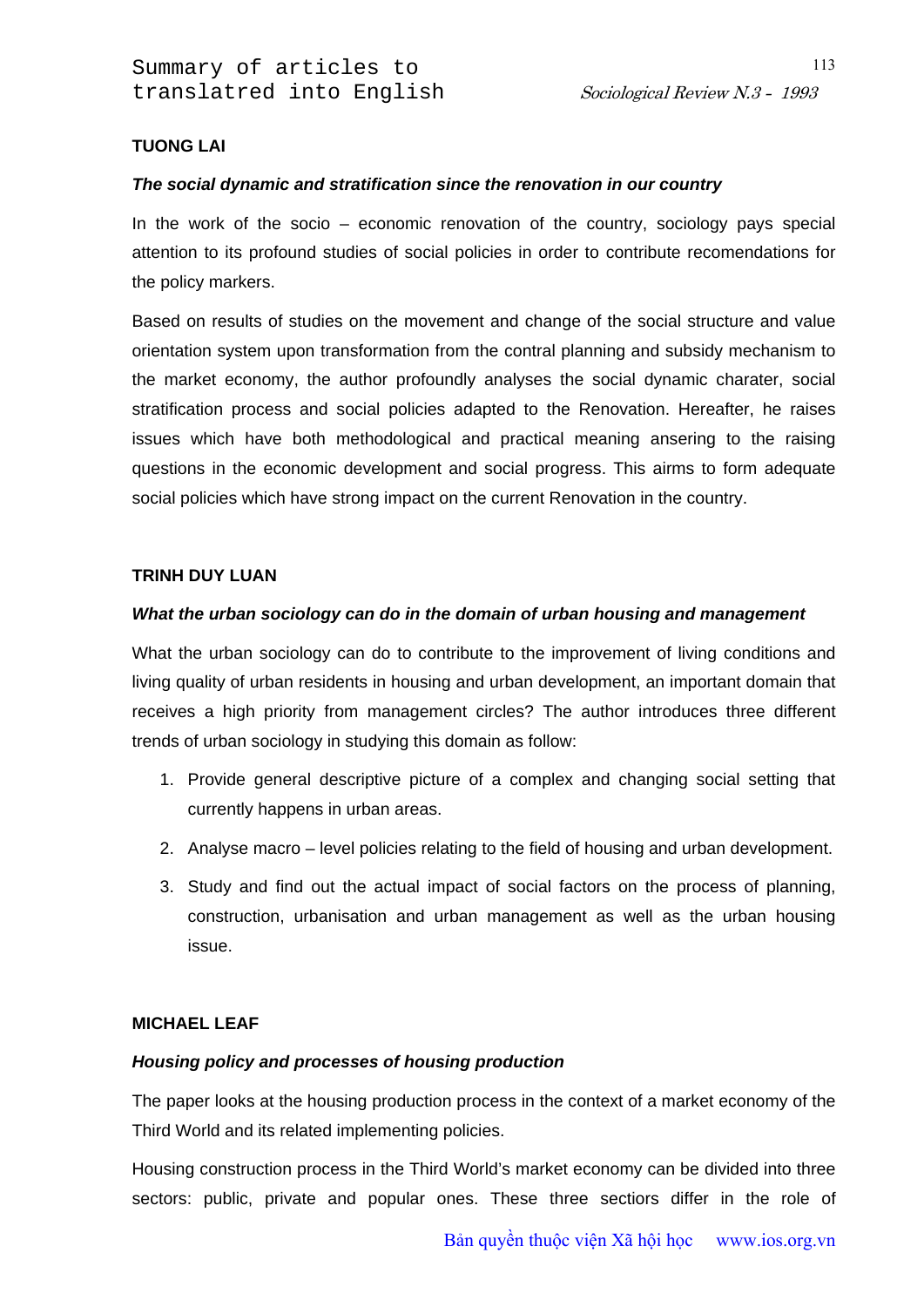government in the housing production.

To finish, the author points out strategies which could encourage the housing production in private and popular sectors and reform the control system and land management in urban areas.

# **LE VAN NAM**

# *Urban housing in the realizing master design of Ho Chi Minh city's areas.*

In the paper, the author, Chief Architect, Director of the Construction Department of Ho Chi Minh city unquestionbly points out that problems of housing in the city can be settle adenquately only in the scope of the whole space – architectural organization of the city which was firmly established in the Master Design of the City's Areas.

Summarizing main ideas of the Design, the author stresses the need of an tightly integration between social and technical aspects in constructing and implementing the Design, present socio – economic solutions (such as construction of infrastructure, State housing program etc) in order to resolve the sharp question between the demand and supply in the housing sphere, problems of capital investment and urban managenment.

### **DAM TRUNG PHUONG**

### *Housing – a social lasting sting in our country*

While urbanization is initiated, critically emerging issues of urban housing give an impression of a likely unending contradiction in the society. The author of the paper analyses deficiencies of housing policies in the subsidy system which lead to a downward in the urban construction and managenment, hence the appearance of negative phenomenon in the society.

Renewals in the market economy has shown some optimistic consequences. However, negative ones are not rate in society that the housing policy does not meet immediately the demand, housing still is a social sting which need a special attention and urgent solution.

### **PENY GUSTEIN**

# *Changes and sequentiality in urban constructiong environment: Preservative approaches of cultural inheritance and respone*

The paper refer to various solutions for cultural prevervation and the application of fully